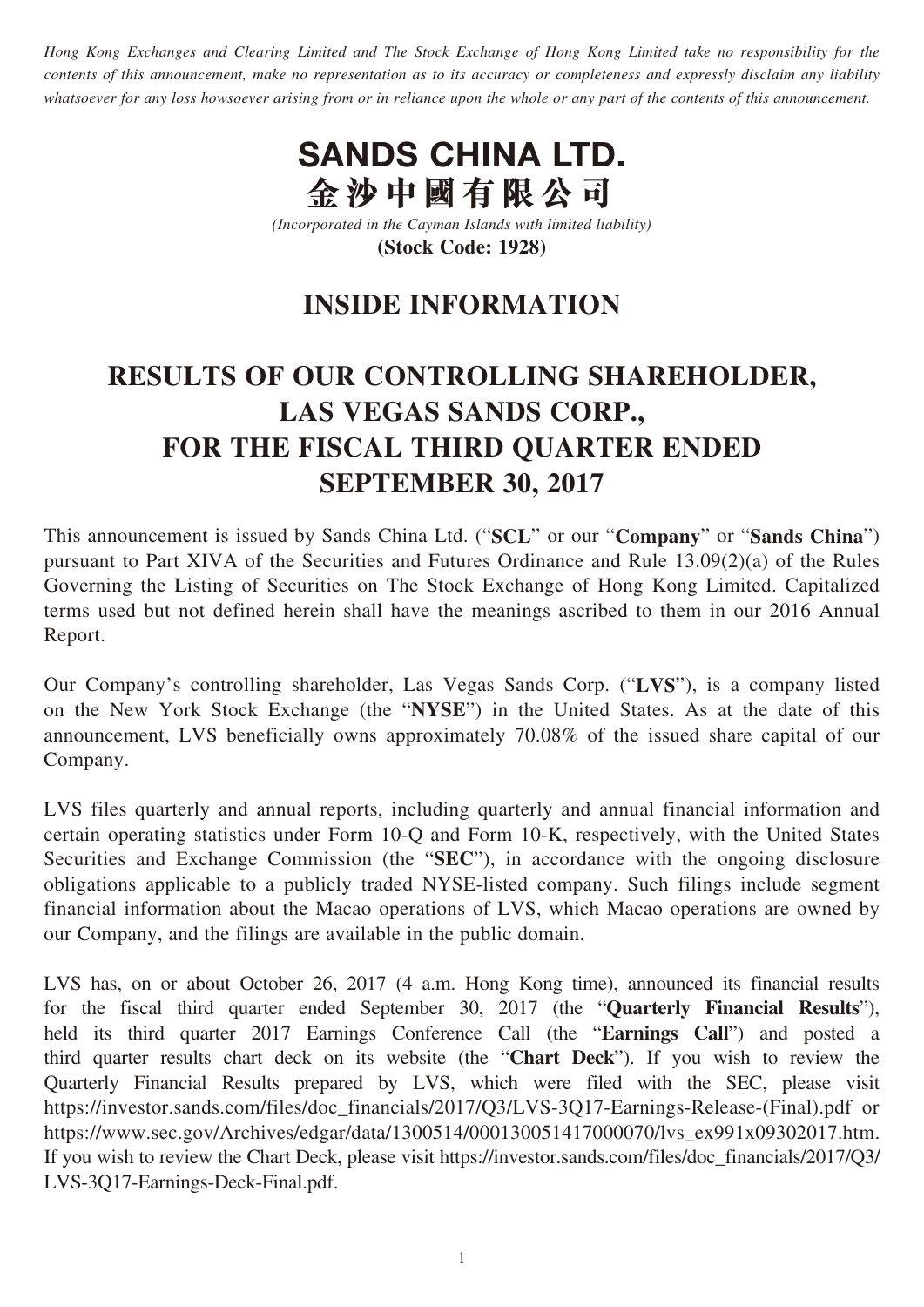The financial results of LVS and its consolidated subsidiaries, including those contained in the Quarterly Financial Results, the Earnings Call and the Chart Deck have been prepared in accordance with the generally accepted accounting principles of the United States ("**US GAAP**"), which are different from the International Financial Reporting Standards ("**IFRS**") that we are subject to when preparing and presenting our stand-alone financial results and related financial information. As such, the financial results and related financial information set forth in the Quarterly Financial Results, the Earnings Call and the Chart Deck are not directly comparable to the financial results and related financial information that our Company discloses as a company listed on the Main Board of The Stock Exchange of Hong Kong Limited. In particular, Average Daily Rate ("**ADR**") and Revenue Per Available Room ("**RevPAR**") as presented in the Quarterly Financial Results, the Earnings Call and the Chart Deck are based on gross room revenues as reported under US GAAP, which include associated promotional allowances within room revenues. Under US GAAP, promotional allowances are then deducted from total gross revenues in presenting net revenues. Under IFRS, room revenues exclude such promotional allowances. Our shareholders and potential investors in our ordinary shares are advised that the consolidated financial results and related financial information set forth in the Quarterly Financial Results, the Earnings Call and the Chart Deck with respect to our Company's operating results have not been prepared or presented by our Company, and there is no indication or assurance from our Company that the financial results and related financial information of our Company will be the same as that presented in the Quarterly Financial Results, the Earnings Call and the Chart Deck.

To ensure that all shareholders of and potential investors in our Company's ordinary shares have equal and timely access to the information pertaining to our Company, set forth below are extracts and key highlights of the financial results and related financial information published by LVS in the Quarterly Financial Results and the Earnings Call that relate to our Company and our operations in Macao:

### **QUARTERLY FINANCIAL RESULTS EXTRACTS**

#### **Third Quarter Overview**

Mr. Sheldon G. Adelson, chairman and chief executive officer of LVS, said, "We are pleased to have delivered strong financial results again this quarter, led by growth in both Macao and Singapore<sup>(1)</sup>. Our convention-based integrated resort business model remains the key driver of our (LVS) financial results, with consolidated adjusted property EBITDA reaching US\$1.21 billion, while hold-normalized adjusted property EBITDA increased 10.4%. We also continued to return excess capital to shareholders through dividends and share repurchases during the quarter.

In Macao, the market continues to recover, while Sands China's mass and VIP gaming volumes both outpaced the growth in the Macao market overall. That strong gaming performance, coupled with higher hotel occupancy and retail mall revenues, helped drive an adjusted property EBITDA performance of US\$652 million, our best quarterly result since the fourth quarter of 2014.

<sup>(1)</sup> LVS' operations in Singapore is not part of the SCL group.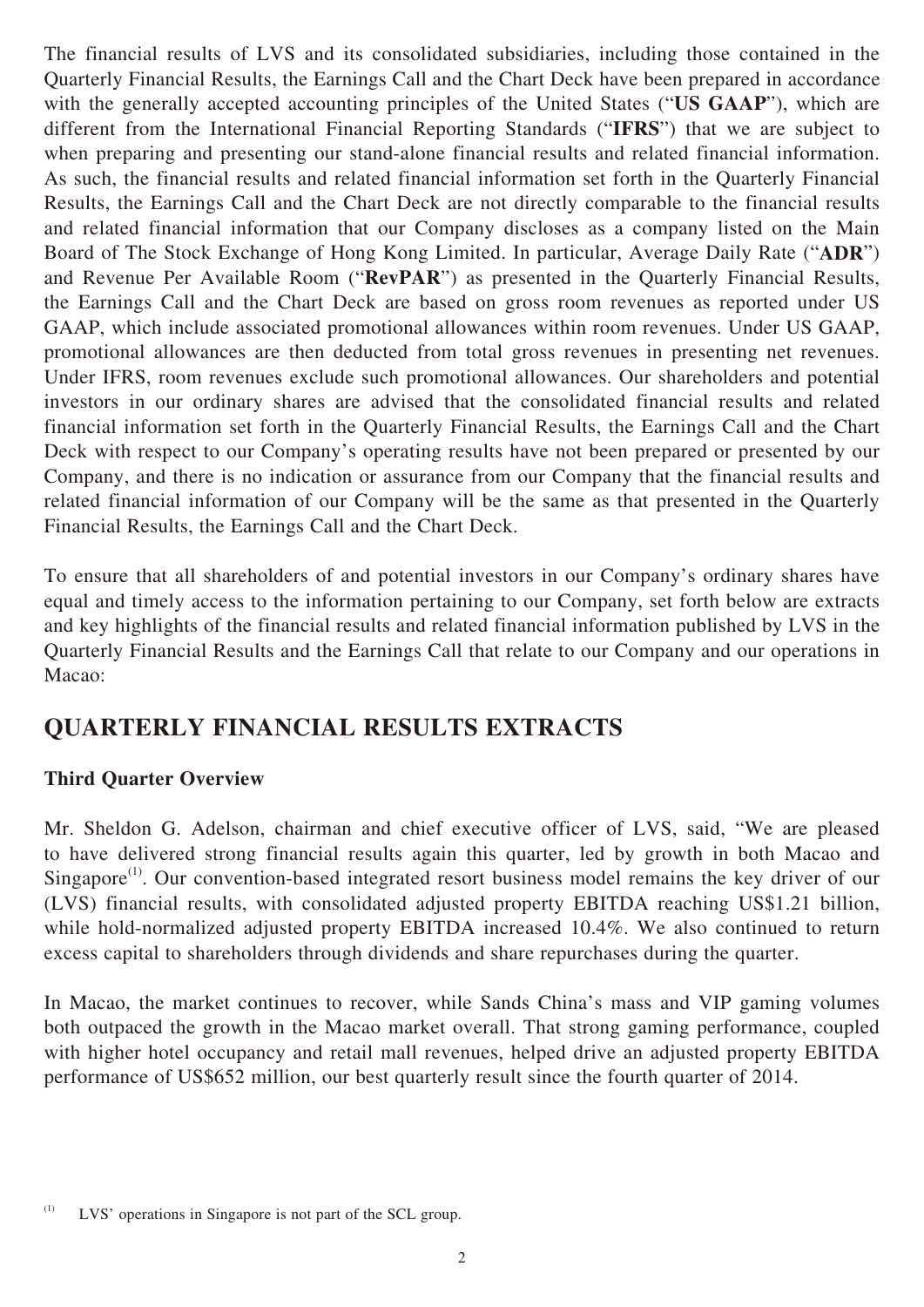Strong visitation at The Parisian Macao continued to contribute to impressive growth in all segments, with the property delivering adjusted property EBITDA of US\$135 million for the quarter, up 27.4% compared to the second quarter of 2017. Now clearly established as a 'must see' destination for visitors to Cotai, The Parisian Macao delivered sequential growth in visitation, hotel occupancy, ADR and gaming volumes, while mass win per day of US\$2.58 million was the highest result since the property's opening last year. We expect The Parisian Macao to deliver continued growth in the years ahead as we further align the property's suite of offerings to appeal to every segment of the evolving Macao market.

While we have invested over US\$13 billion in Macao since 2002, consistently contributing to Macao's diversification and appeal as a business and leisure tourism destination, we see tremendous future opportunity in the Macao market as it continues to grow and evolve. We are therefore extremely excited to announce that we will invest over US\$1.1 billion in new capital projects over the next three years in Macao, at Sands Cotai Central and the Four Seasons Hotel Macao. The bulk of that investment will accomplish the expansion, renovation and rebranding of Sands Cotai Central into a new destination integrated resort, The Londoner Macao. The Londoner Macao will feature dynamic new attractions and features from London including some of London's most recognizable landmarks, an expanded and reimagined retail mall and 350 luxurious new suites, the St. Regis Tower Suites. We will also be expanding the Four Seasons Hotel Macao by opening an additional 295 new suites in a separate tower, the Four Seasons Hotel Tower Suites.

As we continue to make market-leading investments in our integrated resort offerings in Macao, we will also continue to lead in the marketing of Macao throughout China and the region as Asia's leading business and leisure tourism destination. We remain confident that our Cotai Strip property portfolio will continue to deliver important benefits to Macao in the form of economic diversification, greater numbers of business and leisure travelers, and a superior platform for growth in the years ahead."

#### **Sands China Ltd. Consolidated Financial Results**

On a US GAAP basis, total net revenues for Sands China increased 12.2% to US\$1.93 billion in the third quarter of 2017, compared to US\$1.72 billion in the third quarter of 2016. Net income for SCL increased 24.4% to US\$403 million in the third quarter of 2017, compared to US\$324 million in the third quarter of 2016.

#### **The Venetian Macao Third Quarter Operating Results**

The Venetian Macao generated revenue of US\$718 million and adjusted property EBITDA of US\$263 million in the third quarter, with an adjusted property EBITDA margin of 36.6%. In the third quarter of 2017, there were approximately 8% fewer rooms available compared to the same quarter of the prior year. Non-Rolling Chip drop increased 10.4% for the quarter, reaching US\$1.89 billion. Non-Rolling Chip win percentage was 22.8%, compared to 25.6% in the third quarter of 2016. Rolling Chip volume was US\$6.90 billion, with a Rolling Chip win percentage of 3.28%, within the expected range and below the 3.75% experienced in the prior-year quarter. Slot handle was US\$718 million for the quarter.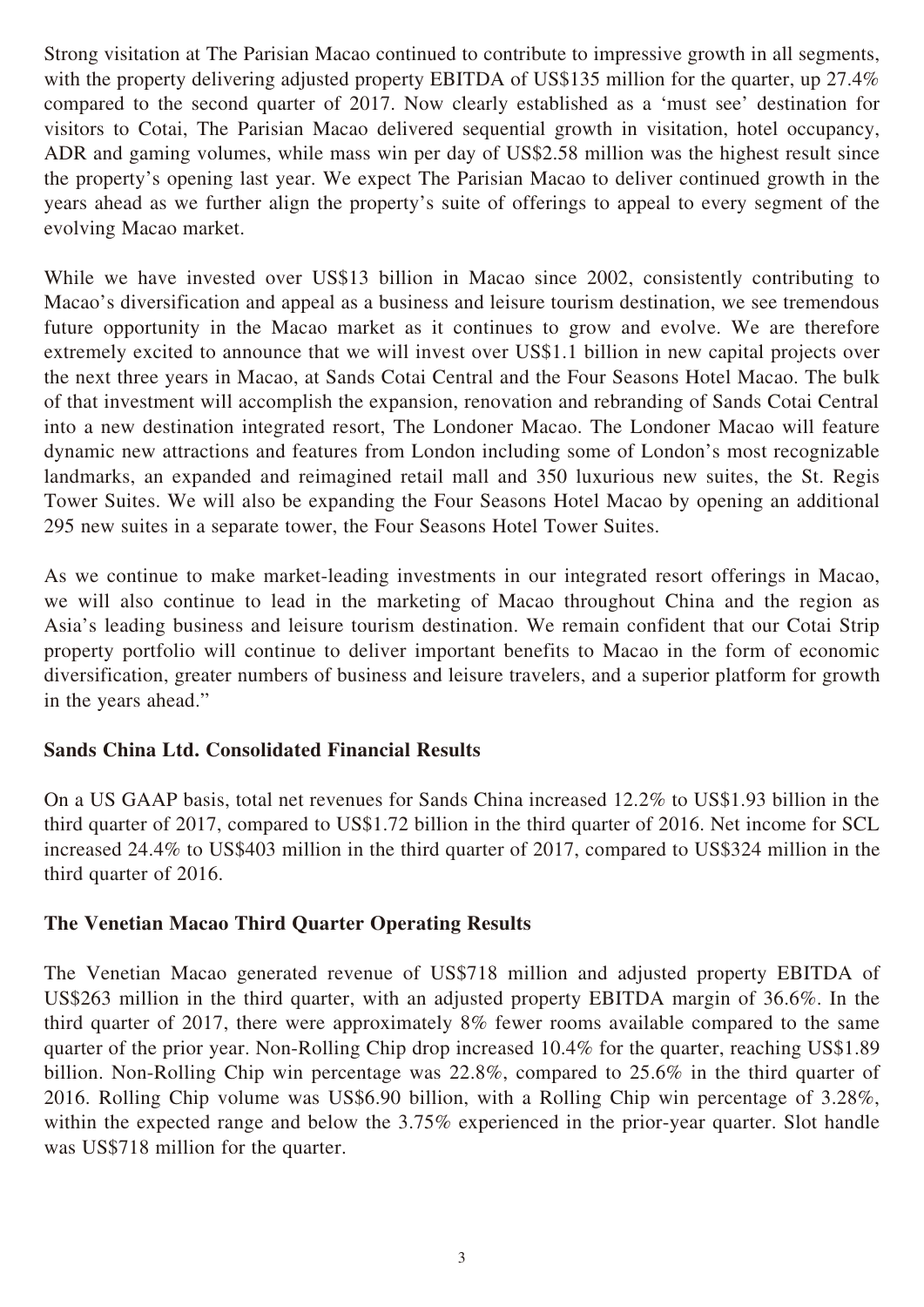The following table summarizes the key operating results for The Venetian Macao for the third quarter of 2017 compared to the third quarter of 2016:

| <b>The Venetian Macao Operations</b>         | <b>Three Months Ended</b><br>September 30, |          |               |       |                            |                |                    |
|----------------------------------------------|--------------------------------------------|----------|---------------|-------|----------------------------|----------------|--------------------|
| (In US millions)                             |                                            | 2017     |               | 2016  | \$ Change                  |                | Change             |
| Revenues:                                    |                                            |          |               |       |                            |                |                    |
| Casino                                       | \$                                         | 617      | $\mathcal{S}$ | 670   | $\mathcal{S}$              | (53)           | (7.9)%             |
| Rooms                                        |                                            | 45       |               | 47    |                            | (2)            | $(4.3)\%$          |
| Food and Beverage                            |                                            | 22       |               | 22    |                            |                | $-\%$              |
| Mall                                         |                                            | 55       |               | 52    |                            | 3              | 5.8%               |
| Convention, Retail and Other                 |                                            | 17       |               | 23    |                            | (6)            | $(26.1)\%$         |
| Less — Promotional Allowances                |                                            | (38)     |               | (41)  |                            | $\mathfrak{Z}$ | $(7.3)\%$          |
| Net Revenues                                 | \$                                         | 718      | $\mathcal{S}$ | 773   | $\boldsymbol{\mathsf{S}}$  | (55)           | $(7.1)\%$          |
| <b>Adjusted Property EBITDA</b>              | \$                                         | 263      | $\mathcal{S}$ | 315   | $\mathcal{S}$              | (52)           | $(16.5)\%$         |
| EBITDA Margin %                              |                                            | 36.6%    |               | 40.8% |                            |                | $(4.2)$ pts        |
| <b>Gaming Statistics</b><br>(In US millions) |                                            |          |               |       |                            |                |                    |
| Rolling Chip Volume                          | \$                                         | 6,898    | $\mathcal{S}$ | 6,868 | $\mathcal{S}$              | 30             | 0.4%               |
| Rolling Chip Win $\%^{(1)}$                  |                                            | 3.28%    |               | 3.75% |                            |                | $(0.47)$ pts       |
| Non-Rolling Chip Drop                        | \$                                         | 1,892    | $\mathcal{S}$ | 1,714 | $\mathcal{S}$              | 178            | $10.4\%$           |
| Non-Rolling Chip Win %                       |                                            | 22.8%    |               | 25.6% |                            |                | $(2.8)$ pts        |
| <b>Slot Handle</b>                           | \$                                         | 718      | $\mathcal{S}$ | 958   | $\mathcal{S}$              | (240)          | $(25.1)\%$         |
| Slot Hold %                                  |                                            | $5.1\%$  |               | 4.7%  |                            |                | 0.4 <sub>pts</sub> |
| <b>Hotel Statistics</b>                      |                                            |          |               |       |                            |                |                    |
| Occupancy $%$                                |                                            | $90.7\%$ |               | 93.2% |                            |                | $(2.5)$ pts        |
| Average Daily Rate (ADR)                     | \$                                         | 224      | $\mathcal{S}$ | 209   | $\boldsymbol{\mathcal{S}}$ | 15             | 7.2%               |
| Revenue per Available Room (RevPAR)          | \$                                         | 203      | $\mathcal{S}$ | 195   | $\mathcal{S}$              | 8              | 4.1%               |

(1) This compares to our expected Rolling Chip win percentage of  $3.0\%$  to  $3.3\%$  (calculated before discounts and commissions). We revised the expected range due to the Rolling Chip win percentage experienced over the last several years.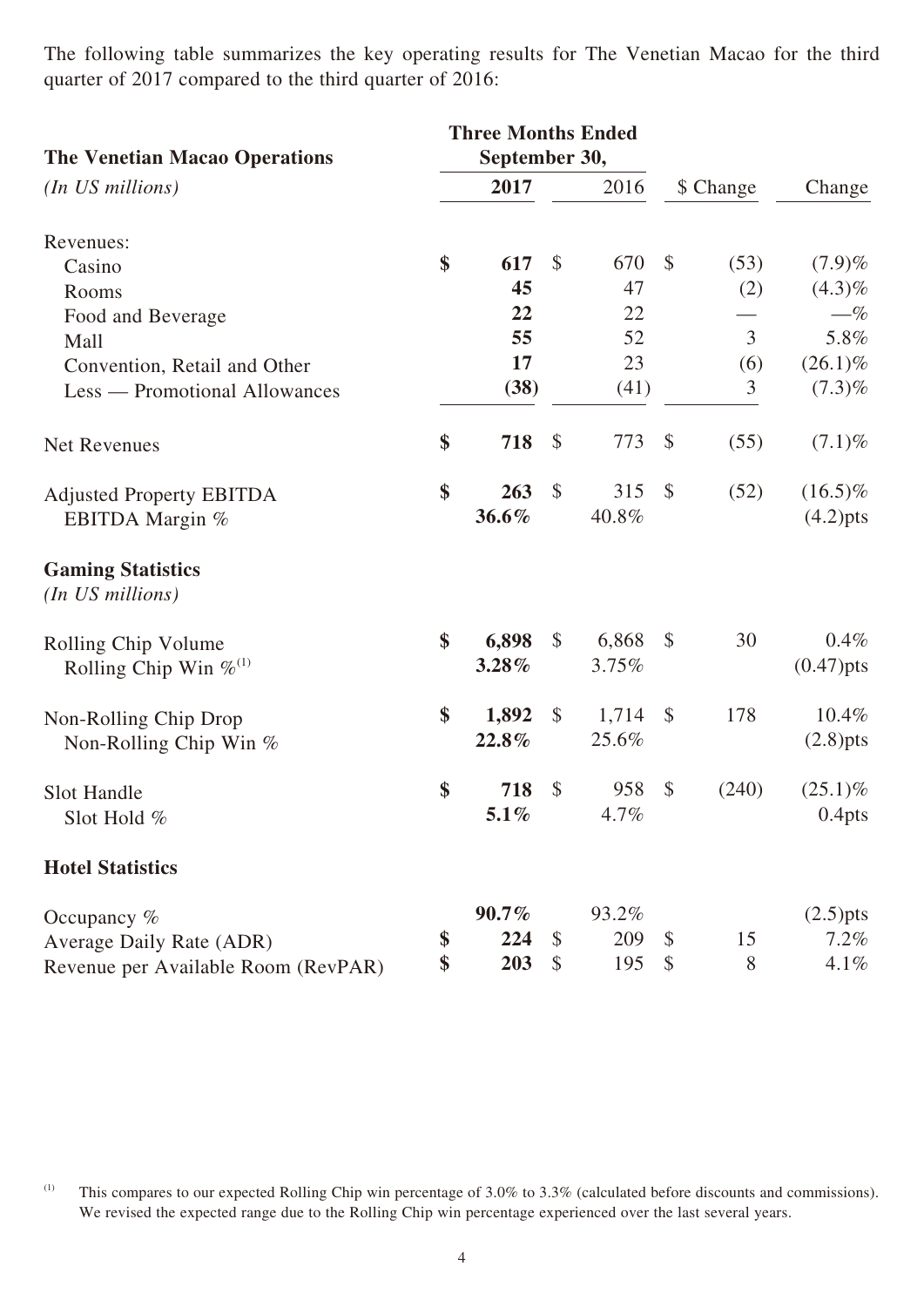#### **Sands Cotai Central Third Quarter Operating Results**

Revenue and adjusted property EBITDA for the third quarter of 2017 at Sands Cotai Central were US\$474 million and US\$155 million, respectively, resulting in an adjusted property EBITDA margin of 32.7%.

Non-Rolling Chip drop was US\$1.44 billion in the third quarter, with a Non-Rolling Chip win percentage of 20.4%. Rolling Chip volume was US\$2.85 billion for the quarter, with a Rolling Chip win percentage of 2.66%, below the expected range and the 4.16% in the third quarter of 2016. Slot handle was US\$1.18 billion for the quarter.

The following table summarizes our key operating results for Sands Cotai Central for the third quarter of 2017 compared to the third quarter of 2016:

| <b>Sands Cotai Central Operations</b><br>(In US millions) |    | <b>Three Months Ended</b><br>September 30, |                           |       |                            |                |                    |
|-----------------------------------------------------------|----|--------------------------------------------|---------------------------|-------|----------------------------|----------------|--------------------|
|                                                           |    | 2017                                       |                           | 2016  | \$ Change                  |                | Change             |
| Revenues:                                                 |    |                                            |                           |       |                            |                |                    |
| Casino                                                    | \$ | 390                                        | $\mathcal{S}$             | 443   | $\mathcal{S}$              | (53)           | $(12.0)\%$         |
| Rooms                                                     |    | 79                                         |                           | 73    |                            | 6              | 8.2%               |
| Food and Beverage                                         |    | 27                                         |                           | 26    |                            | 1              | 3.8%               |
| Mall                                                      |    | 15                                         |                           | 15    |                            |                | $-\%$              |
| Convention, Retail and Other                              |    | 6                                          |                           | 6     |                            |                | $-\%$              |
| Less — Promotional Allowances                             |    | (43)                                       |                           | (45)  |                            | $\overline{2}$ | $(4.4)\%$          |
| <b>Net Revenues</b>                                       | \$ | 474                                        | $\boldsymbol{\mathsf{S}}$ | 518   | $\boldsymbol{\mathcal{S}}$ | (44)           | $(8.5)\%$          |
| <b>Adjusted Property EBITDA</b>                           | \$ | 155                                        | $\mathcal{S}$             | 176   | $\$\$                      | (21)           | $(11.9)\%$         |
| EBITDA Margin %                                           |    | 32.7%                                      |                           | 34.0% |                            |                | $(1.3)$ pts        |
| <b>Gaming Statistics</b><br>(In US millions)              |    |                                            |                           |       |                            |                |                    |
| Rolling Chip Volume                                       | \$ | 2,846                                      | $\mathcal{S}$             | 2,817 | $\mathcal{S}$              | 29             | $1.0\%$            |
| Rolling Chip Win $\%^{(1)}$                               |    | $2.66\%$                                   |                           | 4.16% |                            |                | $(1.50)$ pts       |
| Non-Rolling Chip Drop                                     | \$ | 1,442                                      | \$                        | 1,557 | $\boldsymbol{\mathcal{S}}$ | (115)          | $(7.4)\%$          |
| Non-Rolling Chip Win %                                    |    | 20.4%                                      |                           | 20.2% |                            |                | $0.2$ pts          |
| Slot Handle                                               | \$ | 1,182                                      | $\mathcal{S}$             | 1,477 | $\boldsymbol{\mathcal{S}}$ | (295)          | $(20.0)\%$         |
| Slot Hold %                                               |    | $4.4\%$                                    |                           | 3.6%  |                            |                | 0.8 <sub>pts</sub> |
| <b>Hotel Statistics</b>                                   |    |                                            |                           |       |                            |                |                    |
| Occupancy $%$                                             |    | $93.0\%$                                   |                           | 89.2% |                            |                | 3.8 pts            |
| Average Daily Rate (ADR)                                  | \$ | 148                                        | \$                        | 145   | \$                         | 3              | 2.1%               |
| Revenue per Available Room (RevPAR)                       | \$ | 138                                        | \$                        | 129   | $\boldsymbol{\mathsf{S}}$  | 9              | 7.0%               |

(1) This compares to our expected Rolling Chip win percentage of  $3.0\%$  to  $3.3\%$  (calculated before discounts and commissions). We revised the expected range due to the Rolling Chip win percentage experienced over the last several years.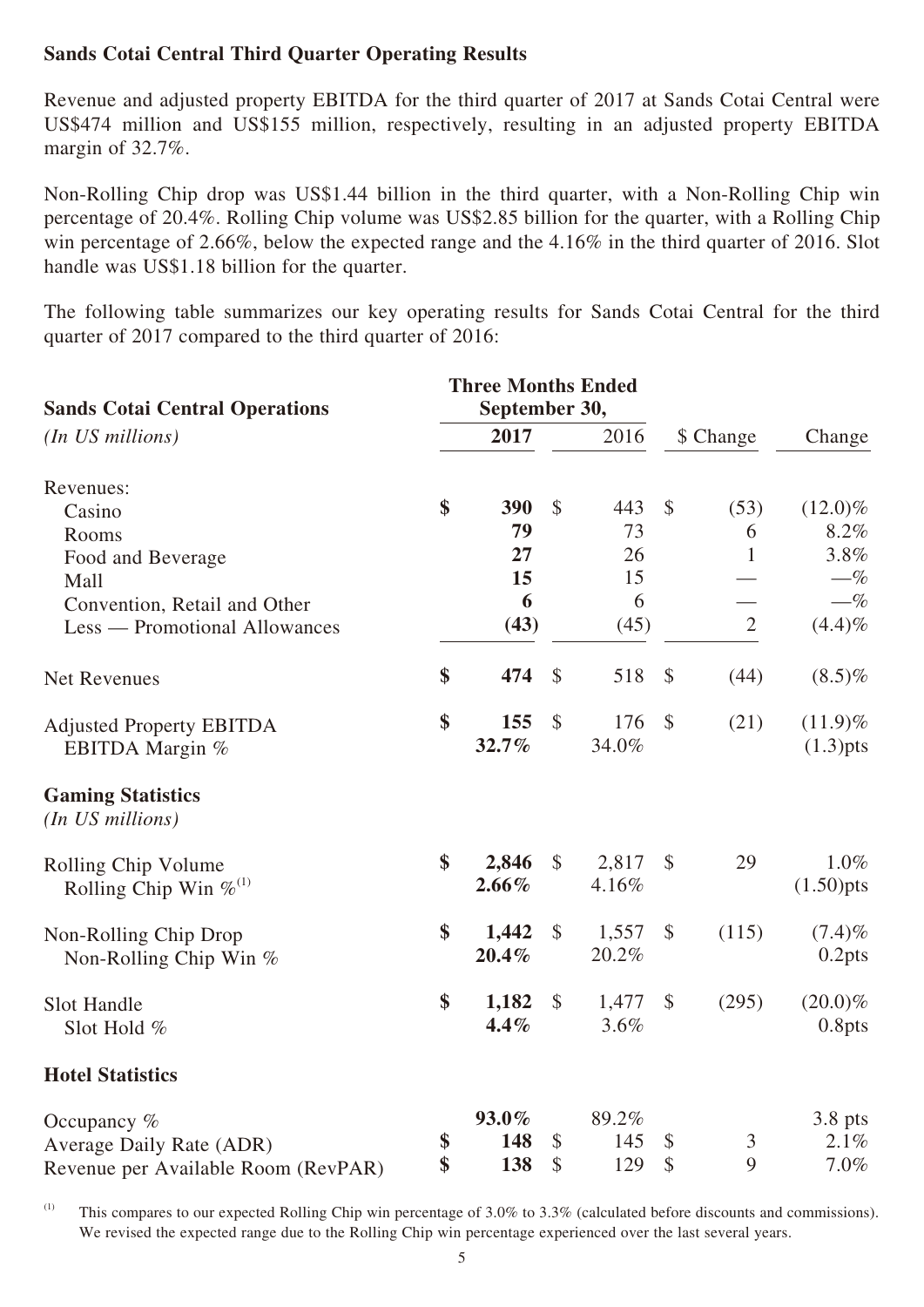#### **The Parisian Macao Third Quarter Operating Results**

The Parisian Macao opened on September 13, 2016. Revenue and adjusted property EBITDA at The Parisian Macao were US\$418 million and US\$135 million, respectively, resulting in an adjusted property EBITDA margin of 32.3%.

Non-Rolling Chip drop was US\$1.0 billion, with a Non-Rolling Chip win percentage of 20.9%. Rolling Chip volume was US\$6.95 billion, with a Rolling Chip win percentage of 3.11%, within the expected range and below the second quarter 2017 win percentage of 3.89%. Slot handle was US\$927 million for the quarter.

The following table summarizes our key operating results for The Parisian Macao in the third quarter of 2017 compared to the second quarter of 2017:

|                                                          |                               | <b>Three Months Ended</b> |                  |       |                           |       |              |
|----------------------------------------------------------|-------------------------------|---------------------------|------------------|-------|---------------------------|-------|--------------|
| <b>The Parisian Macao Operations</b><br>(In US millions) | September 30,<br>$2017^{(1)}$ |                           | June 30,<br>2017 |       | \$ Change                 |       | Change       |
| Revenues:                                                |                               |                           |                  |       |                           |       |              |
| Casino                                                   | \$                            | 379                       | $\mathcal{S}$    | 322   | $\mathcal{S}$             | 57    | 17.7%        |
| Rooms                                                    |                               | 35                        |                  | 32    |                           | 3     | 9.4%         |
| Food and Beverage                                        |                               | 15                        |                  | 16    |                           | (1)   | $(6.3)\%$    |
| Mall                                                     |                               | 16                        |                  | 17    |                           | (1)   | (5.9)%       |
| Convention, Retail and Other                             |                               | 5                         |                  | 5     |                           |       | $-\%$        |
| Less — Promotional Allowances                            |                               | (32)                      |                  | (31)  |                           | (1)   | 3.2%         |
| Net Revenues                                             | \$                            | 418                       | \$               | 361   | $\mathcal{S}$             | 57    | 15.8%        |
| <b>Adjusted Property EBITDA</b>                          | \$                            | 135                       | $\mathcal{S}$    | 106   | $\mathcal{S}$             | 29    | 27.4%        |
| EBITDA Margin %                                          |                               | 32.3%                     |                  | 29.4% |                           |       | $2.9$ pts    |
| <b>Gaming Statistics</b><br>(In US millions)             |                               |                           |                  |       |                           |       |              |
| Rolling Chip Volume                                      | \$                            | 6,948                     | $\mathcal{S}$    | 3,760 | $\boldsymbol{\mathsf{S}}$ | 3,188 | 84.8%        |
| Rolling Chip Win $\%^{(2)}$                              |                               | 3.11%                     |                  | 3.89% |                           |       | $(0.78)$ pts |
| Non-Rolling Chip Drop                                    | \$                            | 1,001                     | $\mathcal{S}$    | 973   | $\mathcal{S}$             | 28    | 2.9%         |
| Non-Rolling Chip Win $%$                                 |                               | $20.9\%$                  |                  | 19.7% |                           |       | $1.2$ pts    |
| Slot Handle                                              | \$                            | 927                       | $\mathcal{S}$    | 935   | $\mathcal{S}$             | (8)   | $(0.9)\%$    |
| Slot Hold %                                              |                               | 3.1%                      |                  | 3.3%  |                           |       | $(0.2)$ pts  |
| <b>Hotel Statistics</b>                                  |                               |                           |                  |       |                           |       |              |
| Occupancy $%$                                            |                               | 94.1%                     |                  | 88.0% |                           |       | $6.1$ pts    |
| Average Daily Rate (ADR)                                 | \$                            | 144                       | \$               | 138   | $\boldsymbol{\mathsf{S}}$ | 6     | 4.3%         |
| Revenue per Available Room (RevPAR)                      | \$                            | 136                       | \$               | 122   | \$                        | 14    | 11.5%        |

(1) The Parisian Macao opened in September 2016.

This compares to our expected Rolling Chip win percentage of 3.0% to 3.3% (calculated before discounts and commissions). We revised the expected range due to the Rolling Chip win percentage experienced over the last several years.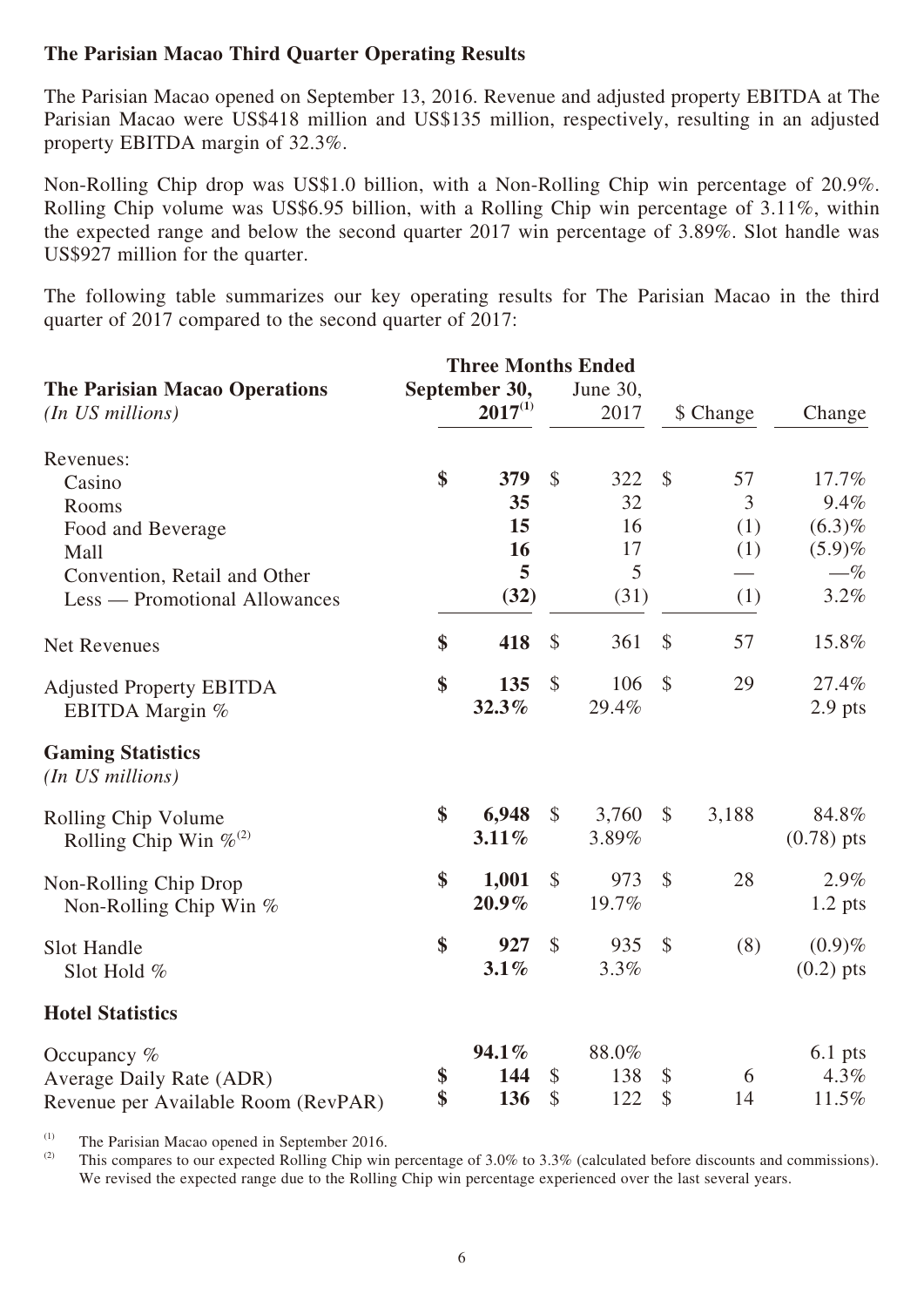#### **The Plaza Macao Third Quarter Operating Results**

The Plaza Macao generated revenue of US\$147 million and adjusted property EBITDA of US\$52 million, resulting in an adjusted property EBITDA margin of 35.4% in the third quarter of 2017. In the third quarter of 2017, there were approximately 6% fewer rooms available compared to the same quarter of the prior year. Non-Rolling Chip drop increased 10.0% compared to the same quarter last year, reaching US\$297 million, with a Non-Rolling Chip win percentage of 23.1%. Rolling Chip volume increased 56.1% to reach US\$3.13 billion for the quarter. Rolling Chip win percentage of 2.23% in the third quarter of 2017 was below the expected range and below the win percentage of 3.67% in the prior year. Slot handle increased 3.5% to US\$117 million during the quarter.

The following table summarizes our key operating results for The Plaza Macao for the third quarter of 2017 compared to the third quarter of 2016:

| <b>The Plaza Macao Operations</b>                  |    | <b>Three Months Ended</b>          |               |                       |               |                |                           |
|----------------------------------------------------|----|------------------------------------|---------------|-----------------------|---------------|----------------|---------------------------|
| (In US millions)                                   |    | 2017                               |               | September 30,<br>2016 |               | \$ Change      | Change                    |
| Revenues:                                          |    |                                    |               |                       |               |                |                           |
| Casino                                             | \$ | 109                                | $\mathcal{S}$ | 124                   | $\mathcal{S}$ | (15)           | $(12.1)\%$                |
| Rooms                                              |    | $\boldsymbol{9}$<br>$\overline{7}$ |               | 9<br>6                |               | $\mathbf{1}$   | $-\%$<br>16.7%            |
| Food and Beverage<br>Mall                          |    | 31                                 |               | 32                    |               | (1)            | $(3.1)\%$                 |
| Convention, Retail and Other                       |    | $\mathbf{1}$                       |               | $\mathbf{1}$          |               |                | $-\%$                     |
| Less — Promotional Allowances                      |    | (10)                               |               | (11)                  |               | 1              | $(9.1)\%$                 |
| <b>Net Revenues</b>                                | \$ | 147                                | $\mathcal{S}$ | 161                   | $\mathcal{S}$ | (14)           | $(8.7)\%$                 |
| <b>Adjusted Property EBITDA</b><br>EBITDA Margin % | \$ | 52<br>35.4%                        | $\$\$         | 62<br>38.5%           | $\mathcal{S}$ | (10)           | $(16.1)\%$<br>$(3.1)$ pts |
| <b>Gaming Statistics</b><br>(In US millions)       |    |                                    |               |                       |               |                |                           |
| Rolling Chip Volume                                | \$ | 3,132                              | \$            | 2,007                 | \$            | 1,125          | 56.1%                     |
| Rolling Chip Win $\%^{(1)}$                        |    | 2.23%                              |               | 3.67%                 |               |                | $(1.44)$ pts              |
| Non-Rolling Chip Drop                              | \$ | 297                                | $\mathcal{S}$ | 270                   | $\mathcal{S}$ | 27             | 10.0%                     |
| Non-Rolling Chip Win $%$                           |    | $23.1\%$                           |               | 23.8%                 |               |                | $(0.7)$ pts               |
| Slot Handle                                        | \$ | 117                                | $\mathcal{S}$ | 113                   | $\mathcal{S}$ | $\overline{4}$ | 3.5%                      |
| Slot Hold %                                        |    | 6.6%                               |               | 5.5%                  |               |                | 1.1 <sub>pts</sub>        |
| <b>Hotel Statistics</b>                            |    |                                    |               |                       |               |                |                           |
| Occupancy $%$                                      |    | $80.8\%$                           |               | 80.8%                 |               |                | --pts                     |
| Average Daily Rate (ADR)                           | \$ | 335                                | \$            | 345                   | \$            | (10)           | $(2.9)\%$                 |
| Revenue per Available Room (RevPAR)                | \$ | 271                                | \$            | 279                   | \$            | (8)            | $(2.9)\%$                 |

<sup>(1)</sup> This compares to our expected Rolling Chip win percentage of  $3.0\%$  to  $3.3\%$  (calculated before discounts and commissions). We revised the expected range due to the Rolling Chip win percentage experienced over the last several years.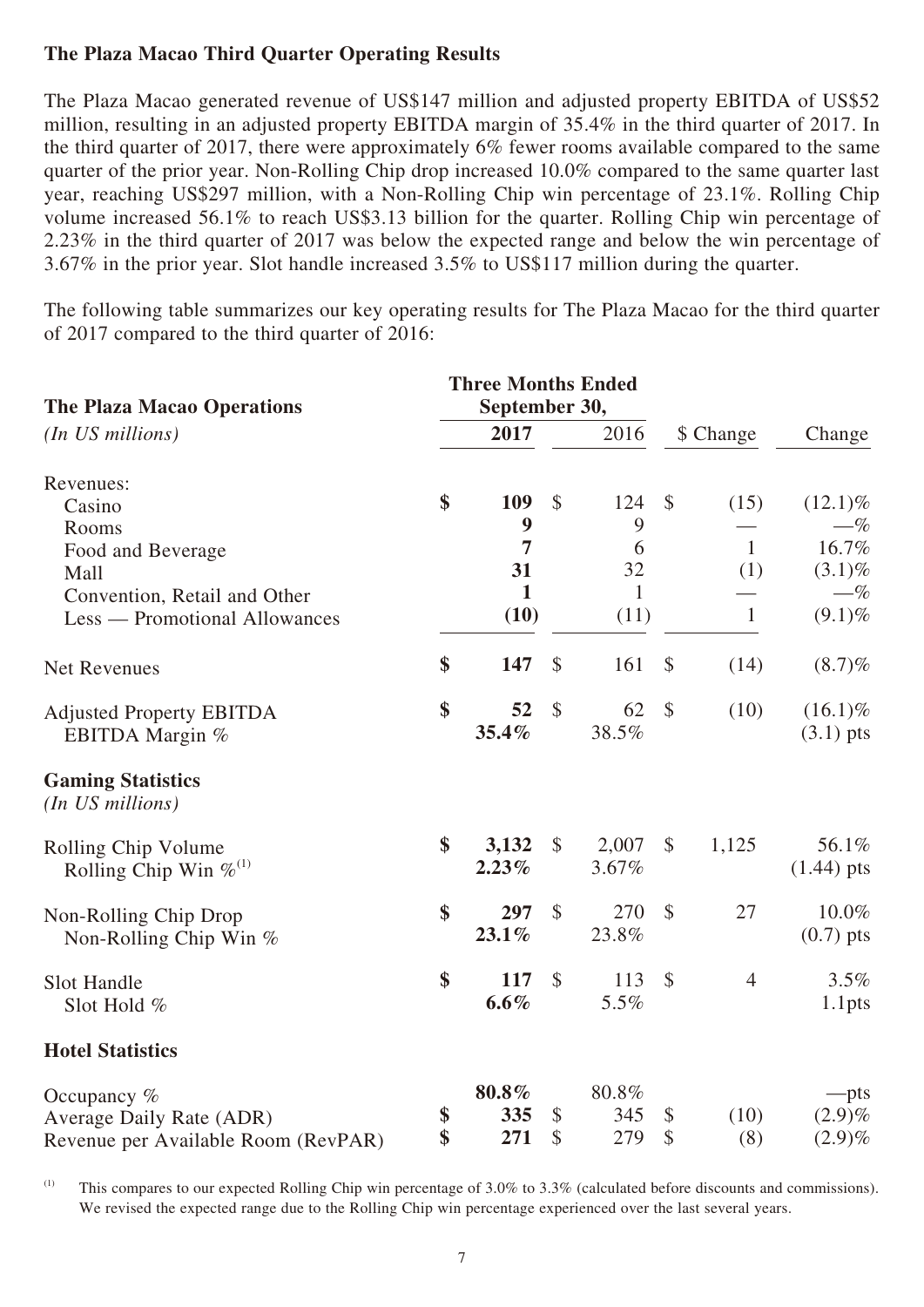#### **Sands Macao Third Quarter Operating Results**

Sands Macao generated revenue of US\$143 million and adjusted property EBITDA of US\$41 million in the third quarter, with an adjusted property EBITDA margin of 28.7%. Non-Rolling Chip drop was US\$603 million during the quarter, while slot handle was US\$602 million. Rolling Chip volume was US\$680 million for the quarter. The property realized 1.13% win on Rolling Chip volume during the quarter, below the expected range and the 2.03% experienced in the year-ago quarter.

The following table summarizes our key operating results for Sands Macao for the third quarter of 2017 compared to the third quarter of 2016:

|                                              |               | <b>Three Months Ended</b> |               |                |                           |                |                    |
|----------------------------------------------|---------------|---------------------------|---------------|----------------|---------------------------|----------------|--------------------|
| <b>Sands Macao Operations</b>                | September 30, |                           |               |                |                           |                |                    |
| (In US millions)                             |               | 2017                      |               | 2016           |                           | \$ Change      | Change             |
| Revenues:                                    |               |                           |               |                |                           |                |                    |
| Casino                                       | \$            | 138                       | $\mathcal{S}$ | 162            | $\mathcal{S}$             | (24)           | $(14.8)\%$         |
| Rooms                                        |               | 5                         |               | 5              |                           |                | $-\%$              |
| Food and Beverage                            |               | 6                         |               | $\tau$         |                           | (1)            | $(14.3)\%$         |
| Convention, Retail and Other                 |               | $\mathbf{1}$              |               | $\overline{2}$ |                           | (1)            | $(50.0)\%$         |
| Less — Promotional Allowances                |               | (7)                       |               | (9)            |                           | $\overline{2}$ | $(22.2)\%$         |
| <b>Net Revenues</b>                          | \$            | 143                       | \$            | 167            | $\boldsymbol{\mathsf{S}}$ | (24)           | $(14.4)\%$         |
| <b>Adjusted Property EBITDA</b>              | \$            | 41                        | $\mathcal{S}$ | 46             | $\mathcal{S}$             | (5)            | $(10.9)\%$         |
| EBITDA Margin %                              |               | 28.7%                     |               | 27.5%          |                           |                | 1.2 <sub>pts</sub> |
| <b>Gaming Statistics</b><br>(In US millions) |               |                           |               |                |                           |                |                    |
| Rolling Chip Volume                          | \$            | 680                       | $\$\$         | 1,416          | $\boldsymbol{\mathsf{S}}$ | (736)          | $(52.0)\%$         |
| Rolling Chip Win $\%^{(1)}$                  |               | 1.13%                     |               | 2.03%          |                           |                | $(0.90)$ pts       |
| Non-Rolling Chip Drop                        | \$            | 603                       | $\mathcal{S}$ | 671            | $\boldsymbol{\mathsf{S}}$ | (68)           | $(10.1)\%$         |
| Non-Rolling Chip Win %                       |               | 18.7%                     |               | 19.3%          |                           |                | $(0.6)$ pts        |
| Slot Handle                                  | \$            | 602                       | $\mathcal{S}$ | 665            | $\boldsymbol{\mathsf{S}}$ | (63)           | $(9.5)\%$          |
| Slot Hold %                                  |               | 3.4%                      |               | 3.3%           |                           |                | $0.1$ pts          |
| <b>Hotel Statistics</b>                      |               |                           |               |                |                           |                |                    |
| Occupancy $%$                                |               | 95.7%                     |               | 97.9%          |                           |                | $(2.2)$ pts        |
| Average Daily Rate (ADR)                     | \$            | 191                       | \$            | 190            | \$                        | $\mathbf{1}$   | 0.5%               |
| Revenue per Available Room (RevPAR)          | \$            | 183                       | \$            | 186            | \$                        | (3)            | $(1.6)\%$          |

(1) This compares to our expected Rolling Chip win percentage of  $3.0\%$  to  $3.3\%$  (calculated before discounts and commissions). We revised the expected range due to the Rolling Chip win percentage experienced over the last several years.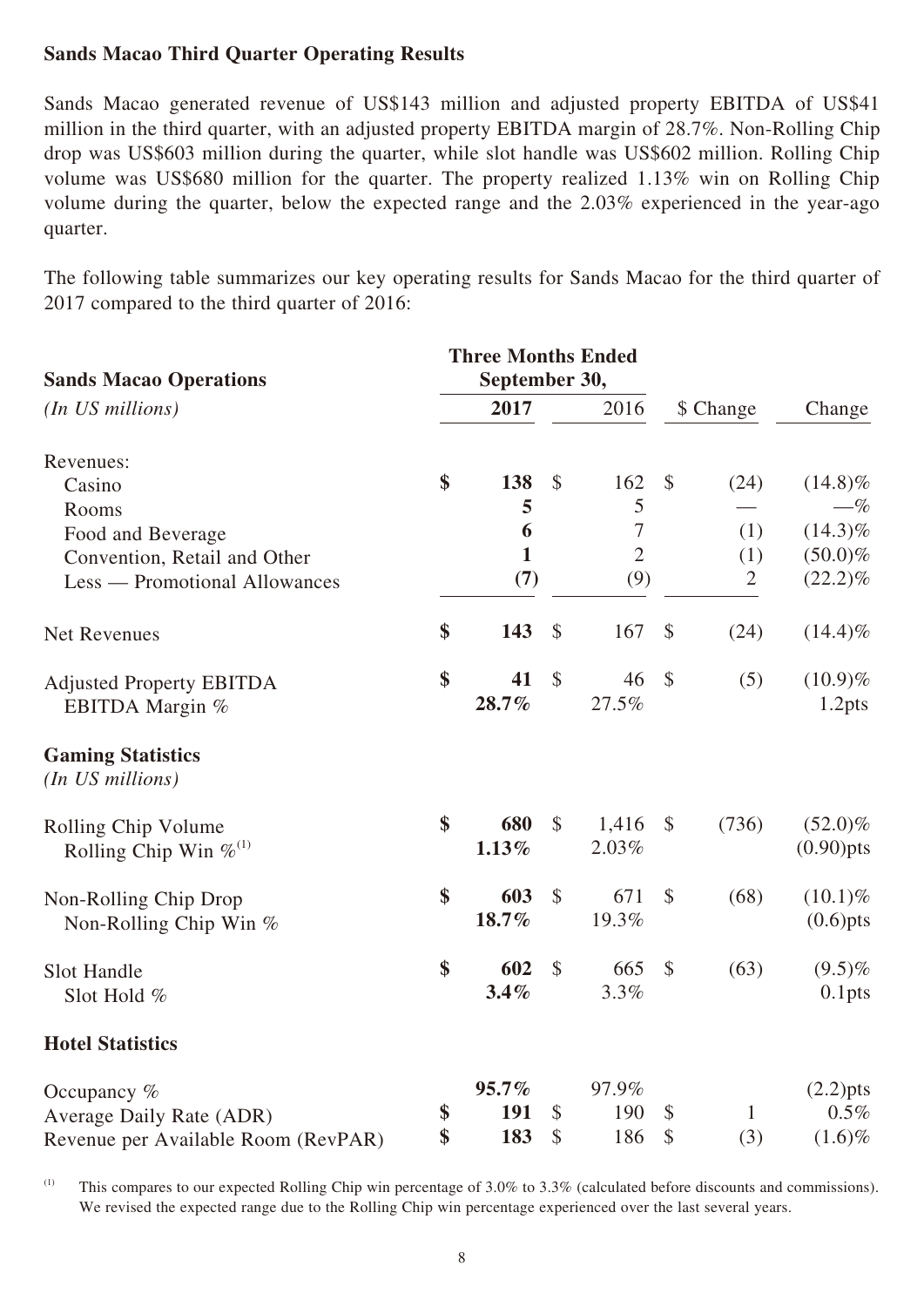#### **Asian Retail Mall Operations**

Gross revenue from tenants in the company's retail malls on Cotai (The Venetian Macao, The Plaza Macao, Sands Cotai Central and The Parisian Macao) and Marina Bay Sands in Singapore increased 8.9% to US\$159 million for the third quarter of 2017, compared to the third quarter of 2016. Operating profit derived from these retail mall assets increased 8.5% year-over-year to US\$141 million.

|                                                                 |                   | <b>Trailing</b><br><b>Twelve</b><br><b>Months</b><br>September<br>30,<br>2017 |                                 |                                             |                                               |                                           |                                                             |
|-----------------------------------------------------------------|-------------------|-------------------------------------------------------------------------------|---------------------------------|---------------------------------------------|-----------------------------------------------|-------------------------------------------|-------------------------------------------------------------|
| (In US millions except<br>per square foot data)                 |                   | <b>Gross</b><br>$Revenue^{(1)}$                                               | Operating<br>Profit             | Operating<br><b>Profit</b><br><b>Margin</b> | <b>Gross</b><br>Leasable<br>Area<br>(sq. ft.) | Occupancy<br>% at End of<br><b>Period</b> | <b>Tenant</b><br><b>Sales Per</b><br>Sq. Ft. <sup>(2)</sup> |
| Shoppes at Venetian                                             | $\boldsymbol{\S}$ | 55                                                                            | $\boldsymbol{\mathsf{S}}$<br>49 | 89.1%                                       | 785,973                                       | 97.3%                                     | $\sqrt$<br>1,357                                            |
| Shoppes at Four Seasons<br>Luxury Retail<br><b>Other Stores</b> |                   | 21<br>10                                                                      | 20<br>9                         | 95.2%<br>90.0%                              | 142,562<br>115,830                            | 100.0%<br>100.0%                          | 4,538<br>1,533                                              |
| Total                                                           |                   | 31                                                                            | 29                              | 93.5%                                       | 258,392                                       | 100.0%                                    | 3,247                                                       |
| Shoppes at Cotai Central <sup>(3)</sup>                         |                   | 15                                                                            | 13                              | 86.7%                                       | 425,581                                       | 93.0%                                     | 711                                                         |
| Shoppes at Parisian <sup>(4)</sup>                              |                   | 16                                                                            | 13                              | 81.3%                                       | 299,125                                       | 92.5%                                     | 531                                                         |
| Total Cotai in Macao                                            |                   | 117                                                                           | 104                             | 88.9%                                       | 1,769,071                                     | 95.9%                                     | 1,366                                                       |
| The Shoppes at Marina Bay Sands <sup>(5)</sup>                  |                   | 42                                                                            | 37                              | 88.1%                                       | 606,946                                       | 97.2%                                     | 1,506                                                       |
| Total                                                           | \$                | 159                                                                           | \$<br>141                       | 88.7%                                       | 2,376,017                                     | 96.2%                                     | $\boldsymbol{\mathcal{S}}$<br>1,401                         |

(1) Gross revenue figures are net of intersegment revenue eliminations.<br>(2) Gross revenue foot reflect sales from tenants only after the

(2) Tenant sales per square foot reflect sales from tenants only after the tenant has been open for a period of 12 months.<br>The Shappes of Catei Central will feature up to an estimated 600,000 square foot of grees losseble

(4) The Shoppes at Parisian opened in September 2016.<br>
Marina Bay Sands is not part of the SCL group.

Marina Bay Sands is not part of the SCL group.

The Shoppes at Cotai Central will feature up to an estimated 600,000 square feet of gross leasable area at completion of all phases of Sands Cotai Central's renovation, rebranding and expansion to The Londoner Macao.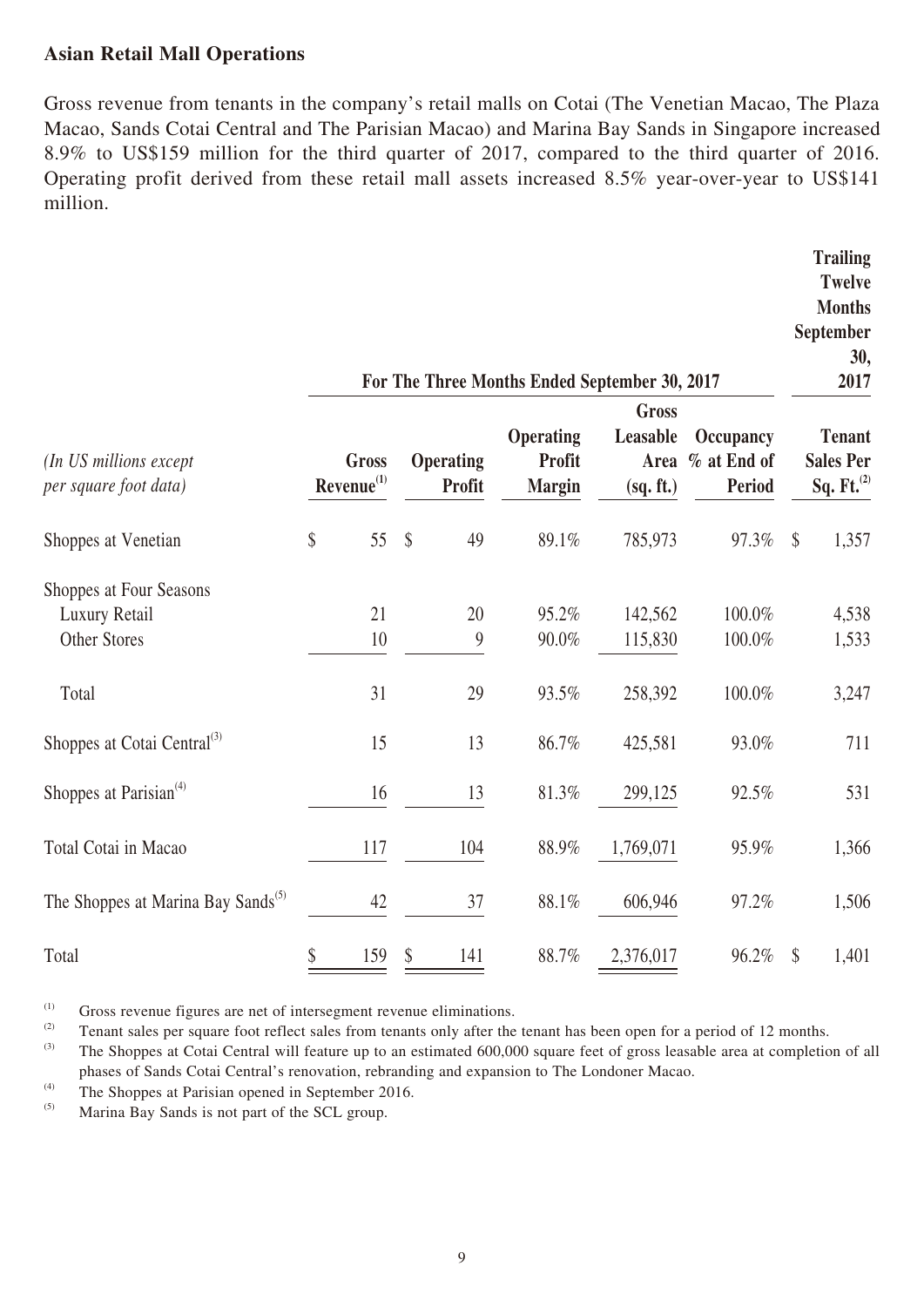#### **Other Factors Affecting Earnings**

Depreciation and amortization expense was US\$265 million in the third quarter of 2017, compared to US\$277 million in the third quarter of 2016. This decrease was driven primarily by a change in the estimated useful lives of our buildings, building improvements and land improvements from a range of 15 to 40 years to 10 to 50 years from the date placed in service, as well as changes to the estimated useful lives of certain other furniture, fixtures and equipment, to better reflect the estimated periods during which these assets are expected to remain in service. The change in estimated useful lives was accounted for as a change in accounting estimates beginning on July 1, 2017.

Interest expense, net of amounts capitalized, was US\$83 million for the third quarter of 2017, compared to US\$65 million in the prior-year quarter. Capitalized interest was US\$1 million during the third quarter of 2017, compared to US\$11 million during the third quarter of 2016. The decrease in capitalized interest was a result of the opening of The Parisian Macao in September 2016.

The net income attributable to noncontrolling interests during the third quarter of 2017 of US\$115 million was principally related to SCL.

#### **Capital Expenditures**

Capital expenditures during the third quarter totaled US\$212 million, including construction, development and maintenance activities of US\$124 million in Macao.

### **EARNINGS CALL SUMMARY**

#### **A summary of the statements of Mr. Sheldon G. Adelson, Chairman and Chief Executive Officer of LVS:**

Our company delivered another great quarter and I am very pleased with our strong financial results. Company-wide adjusted EBITDA reached US\$1.21 billion, an increase of 6% over the prior year, and an increase of 10% on a hold-normalized basis.

Our Macao operations produced its best quarter since the fourth quarter of 2014, with adjusted EBITDA reaching US\$652 million. Hold-normalized EBITDA grew by 11% year-on-year, and we significantly outperformed the market in both rolling and non-rolling volume growth. We delivered strong growth metrics across every segment of the business, both gaming and non-gaming. During the quarter, we grew rolling volumes by 48%, non-rolling volumes by 19%, mass gaming revenue by 13%, occupied room nights by 24% and retail sales by 18%. Overall property visitations were up 26% over the prior year.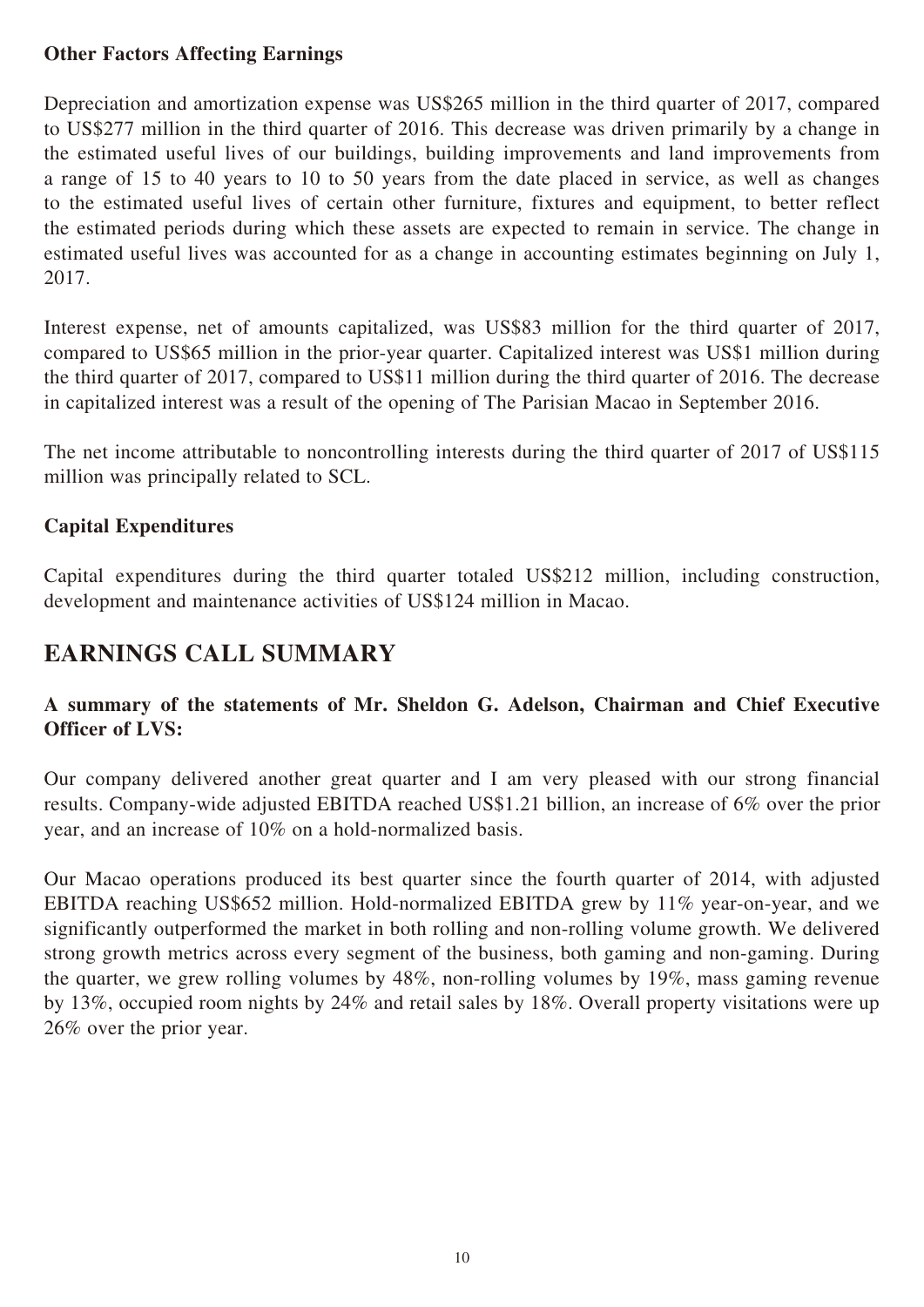At the same time we have successfully established The Parisian Macao as a new landmark, 'must see', destination resort. The Parisian Macao achieved a quarterly EBITDA of US\$135 million, and I am pleased to report that it has now met our targeted 20% annualized rate of return within just one year of opening.

During the quarter, we reached a major milestone, the 10th Anniversary of The Venetian Macao. When it opened in August 2007, The Venetian Macao stood alone on Cotai. Its opening marked the first step in my vision for Cotai. The Venetian Macao introduced large-scale non-gaming amenities to Macao, such as retail malls, MICE, live entertainment and arenas. These attractions are now well established in Macao and will continue to flourish and grow. I could not be more proud of the fact that today, after receiving more than 280 million visitors, The Venetian Macao stands as the most visited integrated resort in Asia, if not the world.

The addition of The Parisian Macao to our Cotai Strip portfolio takes our critical mass and diversity of offering to another level. The Parisian Macao, together with The Venetian Macao, The Plaza Macao and Sands Cotai Central, all interconnected, is the only MICE-based integrated resort complex of this scale in the world. I am truly grateful to the Macao government and the local community for their great support over the years in enabling us to implement this vision and strategy.

I was absolutely committed then and I remain as deeply committed today to continuing to support Macao's economic diversification and its transformation into Asia's leading business and leisure tourism destination.

It is in that same spirit of deep commitment to Macao's future development that I announce today that we will be reinvesting in excess of US\$1 billion in Macao over the next several years, primarily through the complete renovation and expansion of the Sands Cotai Central property. We will also strategically increase our high end suite accommodation through the full scale development of the St. Regis and Four Seasons apartment hotel towers.

I have always said that in a competitive market we would build themed integrated resorts, this has worked especially well in the Macao market with The Venetian Macao and The Parisian Macao. The connectivity between our Cotai Strip resorts gives us another unique competitive advantage. The rapid development in digital and social media marketing in China has been instrumental in establishing The Parisian Macao, with its iconic Eiffel Tower, as a cornerstone attraction for Chinese travelers visiting Macao. The brand recognition we have generated for The Parisian Macao on these platforms has simply been incredible with over 4.3 billion impressions as of September 30.

With The Parisian Macao's early success and momentum now clearly established, the time is right for us to create another landmark attraction on Cotai. I am excited to announce today that we will create a third European destination by expanding, renovating and re-theming Sands Cotai Central into 'The Londoner Macao'.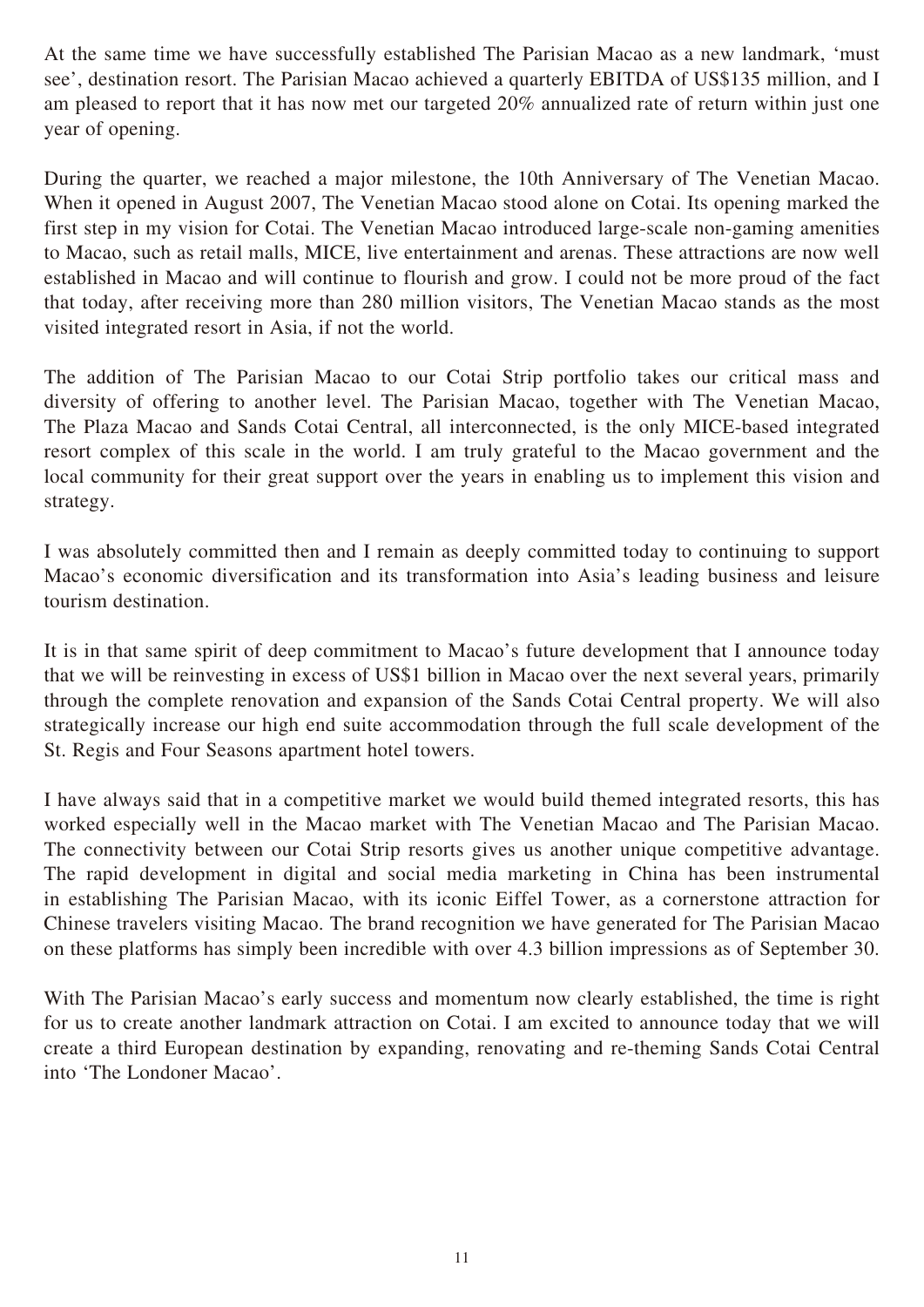The Londoner Macao will have tremendous potential as a third landmark 'must see' destination. The scale of the current Sands Cotai Central assets are unmatched in Macao, including over six thousand hotel keys, a four hundred thousand square feet retail mall, a seventeen hundred seat theater, and over three hundred thousand square feet of developed MICE space. The Londoner Macao renovation and expansion will completely re-envision the property, developing another 1.7 million square feet of space, expanding and enhancing all our offerings, hotel suites, retail mall, food and beverage, entertainment and MICE.

Upon its completion, The Londoner Macao will accommodate more overnight guests than The Venetian Macao and The Parisian Macao combined. The Londoner Macao will offer great potential for visitation and growth as a stand-alone integrated resort, but will also provide synergies with The Venetian Macao and The Parisian Macao. Having three iconic, 'must see', European-themed destination resorts with a broad range of amenities will strengthen our marketing and customer service capabilities and position us to grow faster than the Macao market in every segment on both the top line and the bottom line in the years ahead.

As part of The Londoner Macao project, we intend to fully develop the St. Regis apartment hotel tower, introducing 350 luxurious St. Regis Tower Suites. Year to date our premium mass segment has grown by 28% over the prior year. Given the structural growth we foresee in this segment over the medium and long-term, we will seize this opportunity by augmenting our inventory of high end suites. In the process we will also stay ahead of our competition on Cotai. The St. Regis Tower Suites will cater to every segment of the luxury travel market including families and will complement The Londoner Macao's offerings, which will directly target the mass, leisure and MICE markets.

Our strategy to again boost our investment in Macao is testimony to our unwavering belief in the secular growth trend in China. We are laser focused on being competitive across multiple segments by offering unique attractions and enhancing our current offerings to take full advantage of the growth in this dynamic market. I am confident that these projects will provide strategic benefits for our company and we look forward to updating you with more specifics as we reach critical milestones.

There is also tremendous potential to upgrade and expand The Plaza Macao property. We are therefore excited to announce today that we will build out the suite inventory in the Four Seasons apartment hotel tower and will open a new tower at the property, the Four Seasons Tower Suites. These 295 spacious and luxurious suites will nearly double our lodging capacity at The Plaza Macao.

Given its central location, and easy connectivity to all of our Cotai properties, our conversion of the Four Seasons apartment hotel to the Four Seasons Tower Suites will not only enhance our ability to grow patronage at The Plaza Macao property, but will also support patron growth at The Venetian Macao, The Parisian Macao, and eventually The Londoner Macao.

These three projects will significantly bolster our strategic position and competitiveness across multiple segments. Both the St. Regis Tower Suites and the Four Seasons Tower Suites will directly appeal to longer-staying families visiting Macao, a valuable customer group that will expand greatly in the years ahead. At the same time, both the time to market and incremental return on capital for these projects should be much more favorable than a stand-alone green-field project. We look forward to updating you on our progress across these important strategic developments.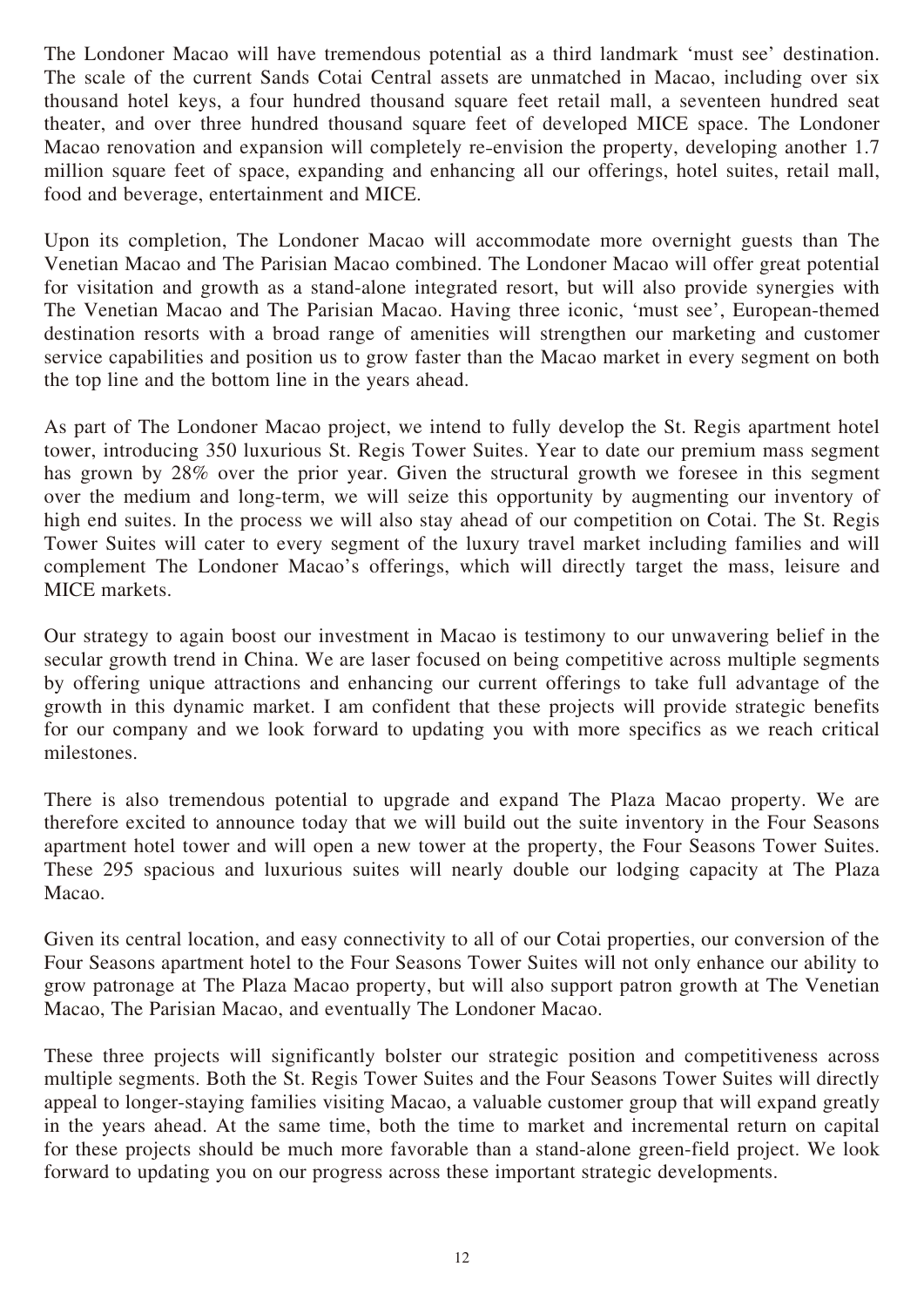I also want to take this opportunity to express our sympathy for all those who were affected by Typhoon Hato in late August. This was the most severe typhoon in Macao in more than fifty years. Our deepest sympathies go to the families who lost loved ones during the typhoon.

The damage this typhoon inflicted on the community was serious and widespread. I am very proud of the efforts made by the Sands China team to take care of our customers and employees during this tragic event and its immediate aftermath, as well as the aid our team members afforded to the local community in the days and weeks following the typhoon.

As I announced at the end of August, Sands China and the Adelson Family Foundation have pledged MOP65 million to assist with longer term relief and rebuilding efforts in Macao. Providing financial resources in support of these efforts is a commitment that Sands China and the Adelson family are proud to make.

Sands China is a company rooted in Macao and we will continue to strongly support the community. Moreover, we remain as committed as ever to playing the pioneering role in Macao's transformation into Asia's leading business and leisure tourism destination. Our decision to reinvest and develop The Londoner Macao, the St. Regis Tower Suites and the Four Seasons Tower Suites reflects that long term commitment to Macao and our confidence in its future.

We regard it as a privilege to contribute to Macao's success in realizing its objectives of diversifying its economy, supporting the growth of local businesses and providing meaningful career development opportunities for its citizens, including through our Sands China Academy, and reaching its full potential as Asia's leading business and leisure tourism destination.

On the return of capital to shareholders, our recurring dividend program remains the cornerstone of our program to return capital to shareholders. We remain deeply committed to our recurring dividend programs at both LVS and Sands China and we look forward to increasing those recurring dividends in the future as our cash flows grow.

Our industry-leading cash flows, geographic diversity and balance sheet strength enable us to continue our recurring dividend programs, while retaining ample financial flexibility to reinvest in our existing properties and pursue new development opportunities.

In conclusion, our cash flow generation continues to be strong and predictable. The structural advantage from our scale, critical mass and product diversity remains evident in our strong financial results. The resurgence of growth in the Macao market has continued during the quarter, and we have grown faster than the market in both VIP and mass volumes. We will continue to make significant investments in Macao because we have a long-term and unwavering commitment to Macao.

The substantial capital that we will deploy to redevelop Sands Cotai Central into The Londoner Macao will add a third iconic, 'must see', destination to our Cotai Strip development. The full scale development of the Four Seasons and St. Regis apartment hotel towers comes at a strategically opportune time, as we look to take advantage of the structural growth in Macao in the coming years, and stay ahead of the competition in terms of the quality and scale of our product and amenities.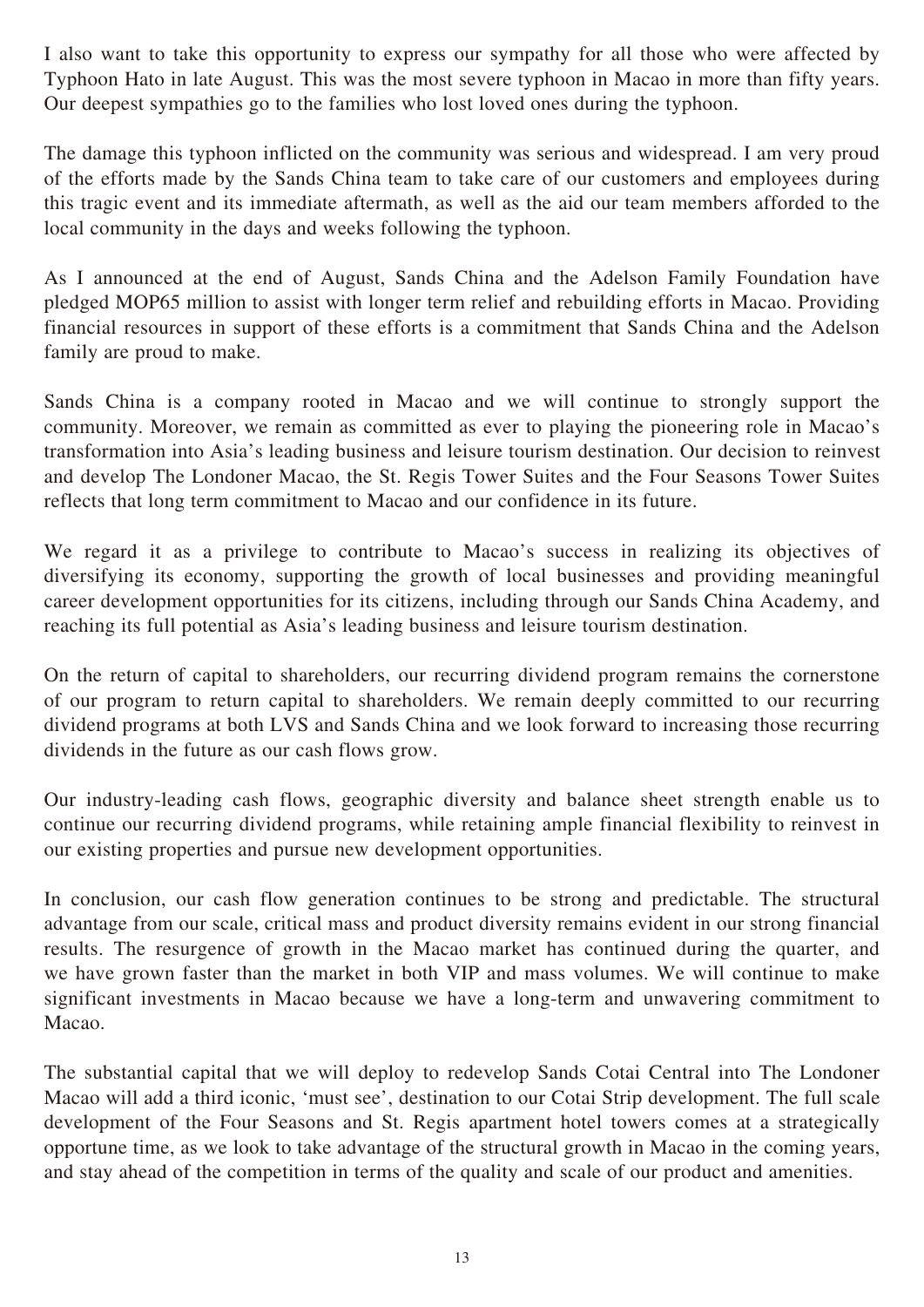We look to the future with confidence. We have a strong organic growth outlook, we are in a great position to continue reinvesting in our existing assets and to pursue new development opportunities, and we have both the intent and the financial strength to continue to return excess capital to shareholders.

#### **Please see below further highlights from the Questions and Answers session of the Earnings Call:**

In response to a question concerning The Londoner Macao, Mr. Adelson commented that we anticipate starting the renovation works in the second quarter of 2018. Completion of works is expected to take between 18 and 24 months. It was noted that there will be some disruption for customers while renovation works are underway but the majority of the property will remain open.

### **FORWARD-LOOKING STATEMENTS**

This announcement contains forward-looking statements. Forward-looking statements involve a number of risks, uncertainties or other factors beyond the Company's control, which may cause material differences in actual results, performance or other expectations. These factors include, but are not limited to, general economic conditions, competition, new development, construction and ventures, substantial leverage and debt service, fluctuations in currency exchange rates and interest rates, government regulation, tax law changes, legalization of gaming, natural or manmade disasters, terrorist acts or war, outbreaks of infectious diseases, insurance, gaming promoters, risks relating to our gaming licenses, certificate and subconcession, infrastructure in Macao, our subsidiaries' ability to make distribution payments to us, and other factors detailed in our Company's prospectus dated November 16, 2009 and our 2016 Annual Report. We are under no obligation to (and expressly disclaim any such obligation to) update the forward-looking statements as a result of new information, future events or otherwise.

Our shareholders, potential investors and readers are advised not to place undue reliance on the Quarterly Financial Results, the Earnings Call and the Chart Deck and to exercise caution in dealing in securities in our Company.

> By Order of the Board **SANDS CHINA LTD. Dylan James Williams** *Company Secretary*

Macao, October 26, 2017